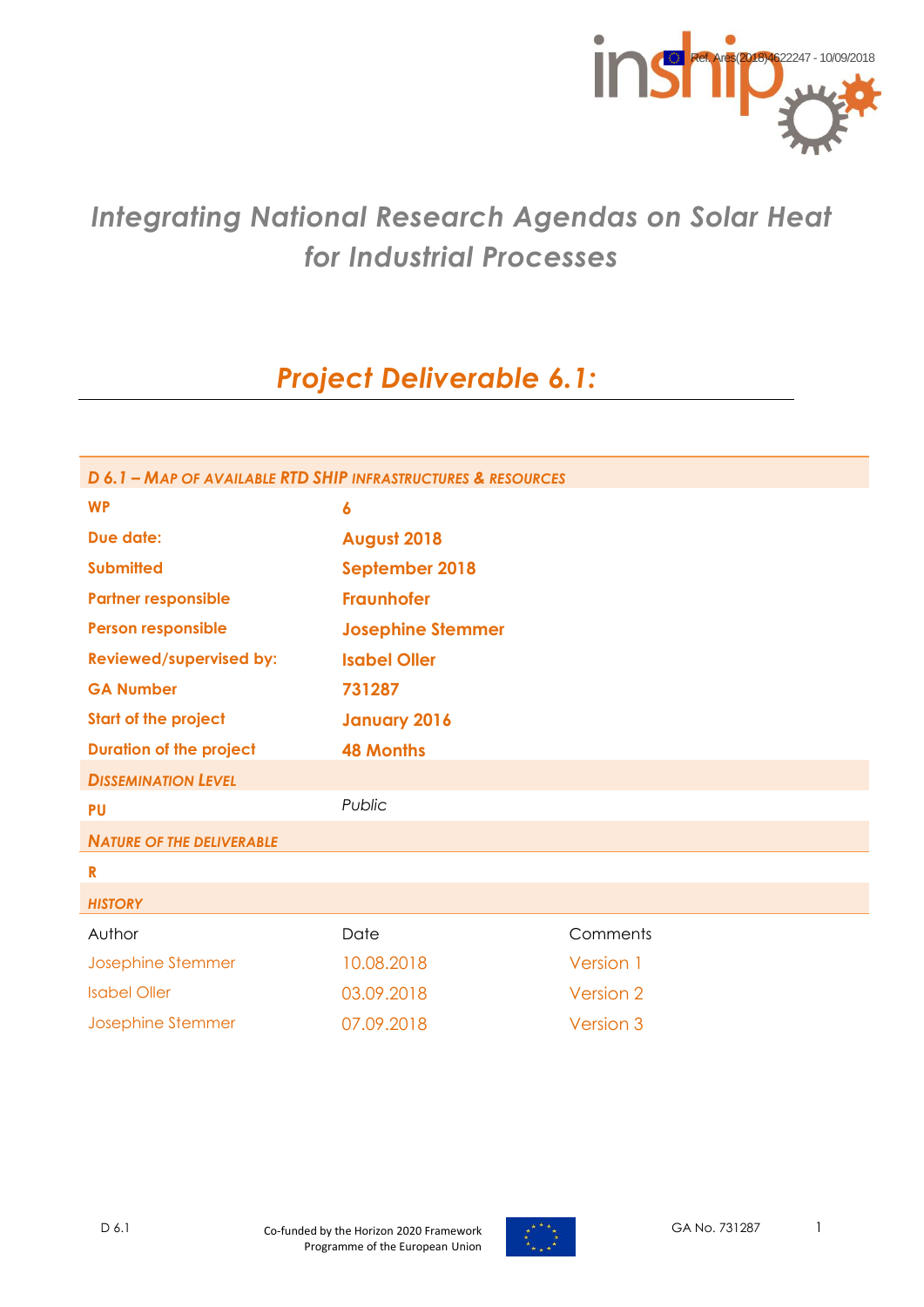

## **Contents**

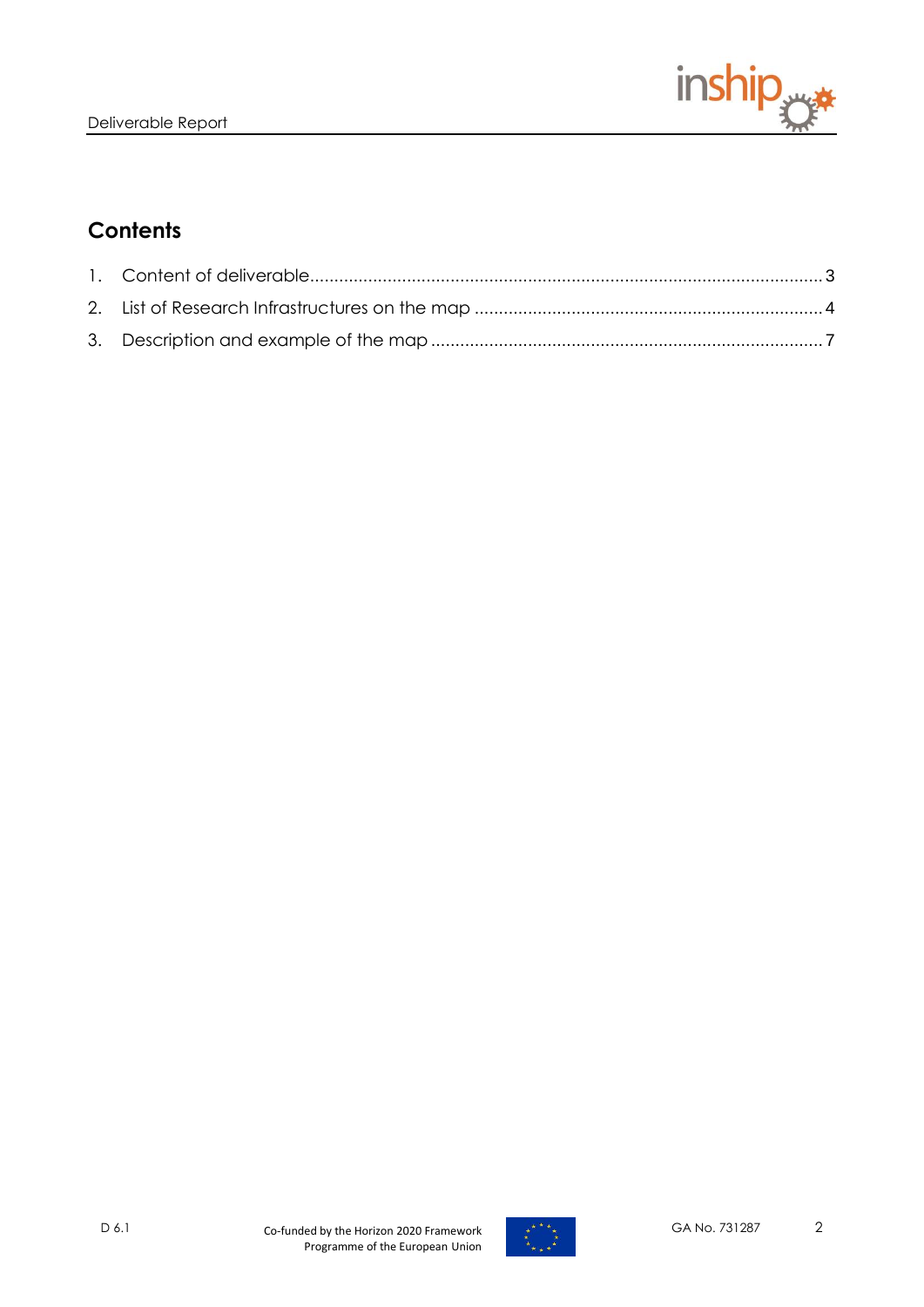

## <span id="page-2-0"></span>**1. Content of deliverable**

The Map of available RTD SHIP infrastructures & resources is a Deliverable in the INSHIP project due in Month 20. The map is a vital part on the way to achieve the goals of WP 6 in INSHIP that aims at bridging existing gaps among European RTD organizations. The map offers a mapping of all the significant research facilities in Europe with their core research infrastructures and is the first step in achieving the work of Task 6.1. Thus the map supports a pan-European inclusive approach by defining a joint Research Agenda.

As the map will be updated and expanded whenever necessary it has been created as a google maps and included in the project website of INSHIP [\(http://inship.eu/research\\_infrastructures.php\)](http://inship.eu/research_infrastructures.php). Fraunhofer ISE is responsible for maintaining the map and updating its contents during the project.

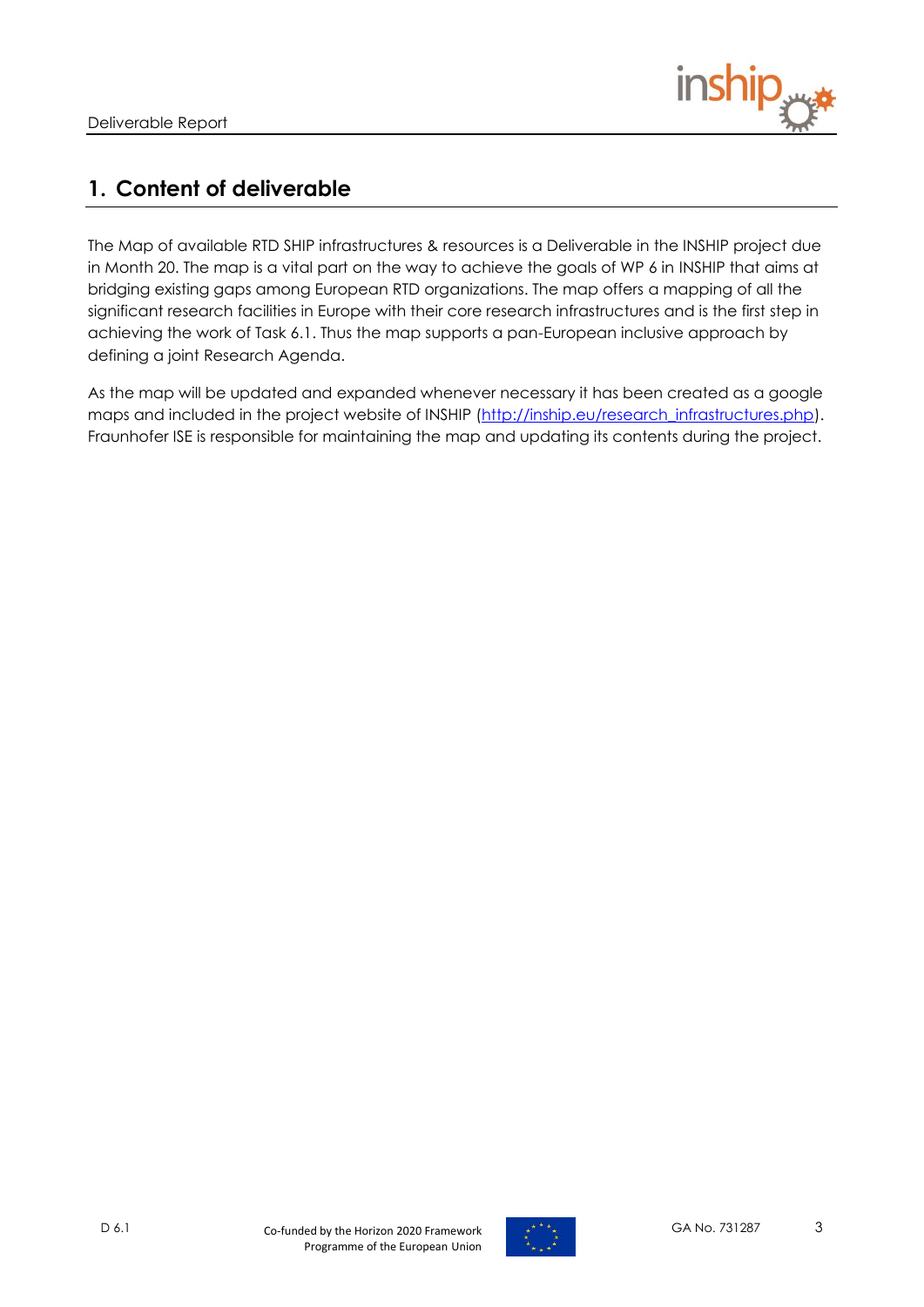

# <span id="page-3-0"></span>**2. List of Research Infrastructures on the map**

| Ben.<br><b>No</b> | Partner          | <b>RI Name</b>                                                                          | <b>Country of</b><br><b>RI</b> |
|-------------------|------------------|-----------------------------------------------------------------------------------------|--------------------------------|
| O <sub>1</sub>    | Fraunhofer       | <b>DSC (Differential Scanning Calorimetry)</b>                                          | Germany                        |
| 01                | Fraunhofer       | <b>Test Facility for Small Expansion Machines</b>                                       | Germany                        |
| O <sub>1</sub>    | Fraunhofer       | High power heat source with dynamic control                                             | Germany                        |
| 01                | Fraunhofer       | Liquid Entry Pressure Characterization                                                  | Germany                        |
| 01                | Fraunhofer       | MD field operation testing plant                                                        | Germany                        |
| 01                | Fraunhofer       | MD module test facility                                                                 | Germany                        |
| 01                | Fraunhofer       | MD pilot plant for direct contact operation                                             | Germany                        |
| 01                | Fraunhofer       | MD test facility for flat bed membrane test cells - aggressive media                    | Germany                        |
| O <sub>1</sub>    | Fraunhofer       | MD test facility for flat bed membrane test cell                                        | Germany                        |
| 01                | Fraunhofer       | Membrane module winding machine                                                         | Germany                        |
| 01                | Fraunhofer       | PV-Pumping test facility                                                                | Germany                        |
| 01                | Fraunhofer       | RO test facility for dynamic operation and ERD                                          | Germany                        |
| 01                | Fraunhofer       | Scaling test facility                                                                   | Germany                        |
| 02                | <b>CIEMAT</b>    | <b>Solar Multi-Effect Distillation Facility</b>                                         | Spain                          |
| 02                | <b>CIEMAT</b>    | Test-Bed for Solar Membrane Distillation Applications at Pilot-Scale                    | Spain                          |
| 02                | <b>CIEMAT</b>    | Polygeneration facility based on a 125 kW PolyTrough 1200 NEP<br><b>Solar Collector</b> | Spain                          |
| 02                | <b>CIEMAT</b>    | <b>Test-Bed for Solar Thermal Desalination Applications</b>                             | Spain                          |
| 02                | <b>CIEMAT</b>    | PSA vertical axis Solar Furnace SF5                                                     | Spain                          |
| 02                | <b>CIEMAT</b>    | <b>PSA Solar Furnace SF60</b>                                                           | Spain                          |
| 02                | <b>CIEMAT</b>    | <b>DISS Test facility (DISS)</b>                                                        | Spain                          |
| 02                | <b>CIEMAT</b>    | Parabolic Trough Test Loop (PTTL)                                                       | Spain                          |
| 02                | <b>CIEMAT</b>    | Test Facility for Photochemical production of H2 and other<br>photofuels in water phase | Spain                          |
| 03                | <b>AEE INTEC</b> | Laboratory Test Facility for Membrane Distillation Applications                         | Austria                        |
| 03                | <b>AEE INTEC</b> | Test Facility for performance tests of sensible storage tanks                           | Austria                        |
| 03                | <b>AEE INTEC</b> | Test facility for testing kinetics of solid sorption materials                          | Austria                        |
| 03                | <b>AEE INTEC</b> | Test facility for evaporator under vacuum conditions                                    | Austria                        |
| 03                | <b>AEE INTEC</b> | <b>Collector Test Rig</b>                                                               | Austria                        |
| 03                | <b>AEE INTEC</b> | High-temperature collector test rig                                                     | Austria                        |
| 04                | <b>FBK</b>       | <b>Facility Digespo</b>                                                                 | <b>Italy</b>                   |
| 04                | <b>FBK</b>       | Micro-scratch test/Nanoindentation                                                      | <b>Italy</b>                   |
| 04                | <b>FBK</b>       | <b>CONTEST solar dish</b>                                                               | <b>Italy</b>                   |
| 04                | <b>FBK</b>       | <b>Physical Vapor Deposition</b>                                                        | <b>Italy</b>                   |
| 04                | <b>FBK</b>       | Auger electron spectroscopy analysis (AES)                                              | <b>Italy</b>                   |



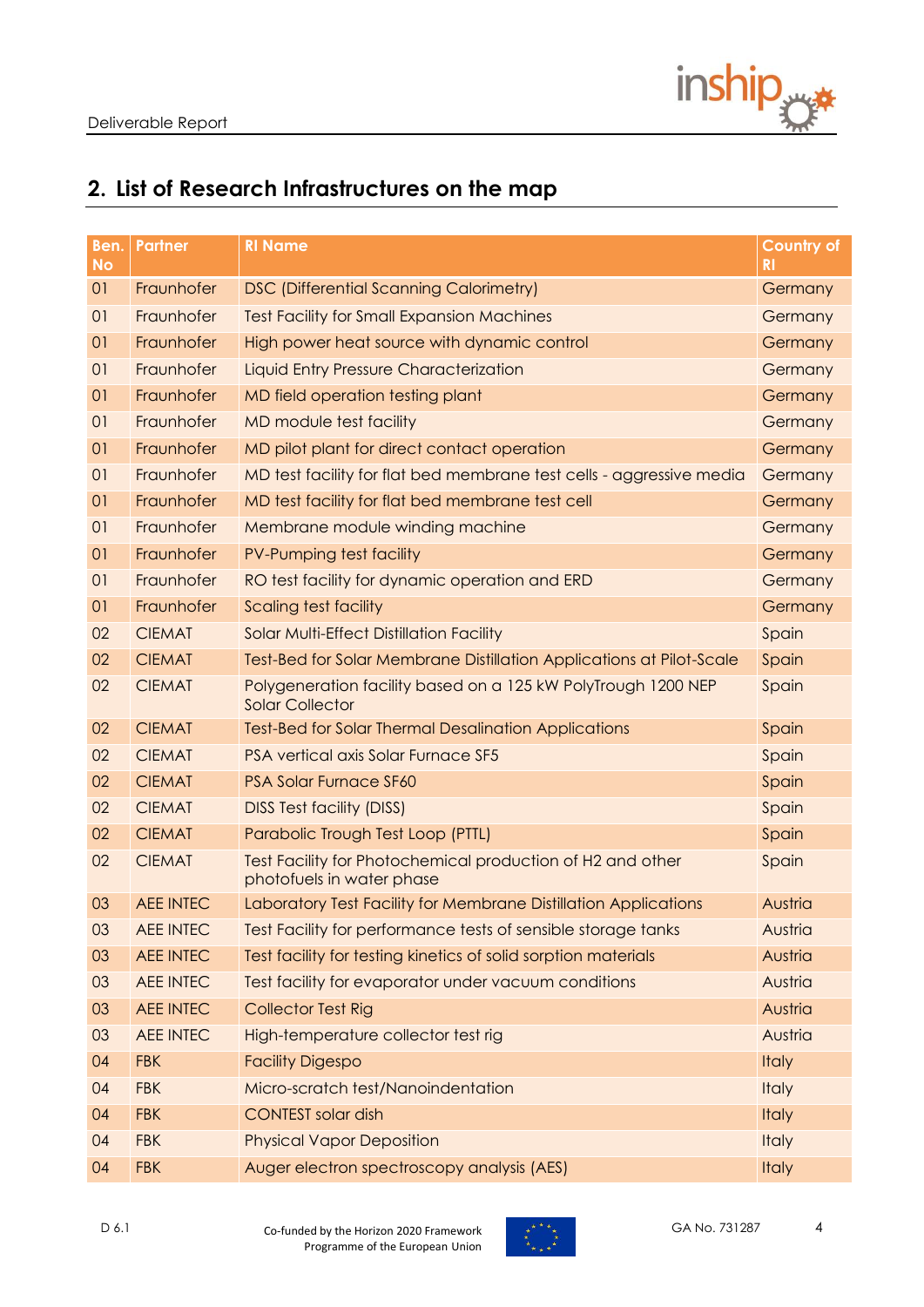

### Deliverable Report

| 05 | <b>UEVORA</b> | Évora Molten Salts Platform (EMSP)                                                           | Portugal     |
|----|---------------|----------------------------------------------------------------------------------------------|--------------|
| 05 | <b>UEVORA</b> | Renewable Energies Chair - Solar Energy and Soiling Group                                    | Portugal     |
| 05 | <b>UEVORA</b> | <b>DNI Network</b>                                                                           | Portugal     |
| 05 | <b>UEVORA</b> | <b>Solar Concentrators Testing Platform (PECS)</b>                                           | Portugal     |
| 06 | <b>CYI</b>    | Linear Fresnel collector integrated on roof                                                  | Cyprus       |
| 07 | <b>CRES</b>   | Solar simulations software                                                                   | Greece       |
| 07 | <b>CRES</b>   | Monitor(ing) equipment                                                                       | Greece       |
| 07 | <b>CRES</b>   | Laboratory equipment for thermal and optical properties                                      | Greece       |
| 07 | <b>CRES</b>   | Energy bus with portable equipment for energy audits in industries                           | Greece       |
| 08 | <b>ETHZ</b>   | Thermochemical process characterization                                                      | Switzerland  |
| 09 | <b>CEA</b>    | Outdoor thermal test bench                                                                   | France       |
| 09 | <b>CEA</b>    | Indoor solar simulator                                                                       | France       |
| 09 | <b>CEA</b>    | <b>Climate chambers</b>                                                                      | France       |
| 09 | <b>CEA</b>    | Optical characterization equipments                                                          | France       |
| 09 | <b>CEA</b>    | Micro district heating INES 2                                                                | France       |
| 09 | <b>CEA</b>    | Fresnel prototype                                                                            | France       |
| 10 | <b>METU</b>   | Computational facilities (installed 2016)                                                    | Turkey       |
| 10 | <b>METU</b>   | 18 kWe Solar Simulator                                                                       | Turkey       |
| 12 | <b>CNRS</b>   | laboratory to measure optical properties of solar energy materials                           | France       |
| 12 | <b>CNRS</b>   | 150 kW parabolic trough loop with 2h storage and steam<br>generation                         | France       |
| 12 | <b>CNRS</b>   | 1 MW solar furnace to study high temperature thermal and<br>thermochemical processes         | France       |
| 12 | <b>CNRS</b>   | 4 MW solar tower to develop hybrid solar concentrating systems                               | France       |
| 12 | <b>CNRS</b>   | Small-scale solar furnaces to study high temperature thermal and<br>thermochemical processes | France       |
| 13 | <b>DLR</b>    | METAS (Meterological Station for Solar Technologies)                                         | Spain        |
| 13 | <b>DLR</b>    | Experimental solar thermal power plant: Jülich Solar Tower                                   | Germany      |
| 13 | <b>DLR</b>    | <b>DLR Solar Furnace</b>                                                                     | Germany      |
| 13 | <b>DLR</b>    | SOPRAN                                                                                       | Germany      |
| 13 | <b>DLR</b>    | Solar simulator Sylight                                                                      | Germany      |
| 15 | <b>CNR</b>    | Laboratory to test solar components                                                          | <b>Italy</b> |
| 15 | <b>CNR</b>    | Spectrophotometers                                                                           | <b>Italy</b> |
| 16 | <b>UNIPA</b>  | Reaction system for solar chemistry processes                                                | <b>Italy</b> |
| 21 | <b>CENER</b>  | Solar component ageing test chambers                                                         | Spain        |
| 21 | <b>CENER</b>  | Reciever tube inspection device                                                              | Spain        |
| 21 | <b>CENER</b>  | Accredited activities to perform solar thermal collectors test                               | Spain        |
| 21 | <b>CENER</b>  | Optical characterization of receivers tubes for parabolic-trough<br>collectors               | Spain        |
| 21 | <b>CENER</b>  | Accredited activities for calibration                                                        | Spain        |

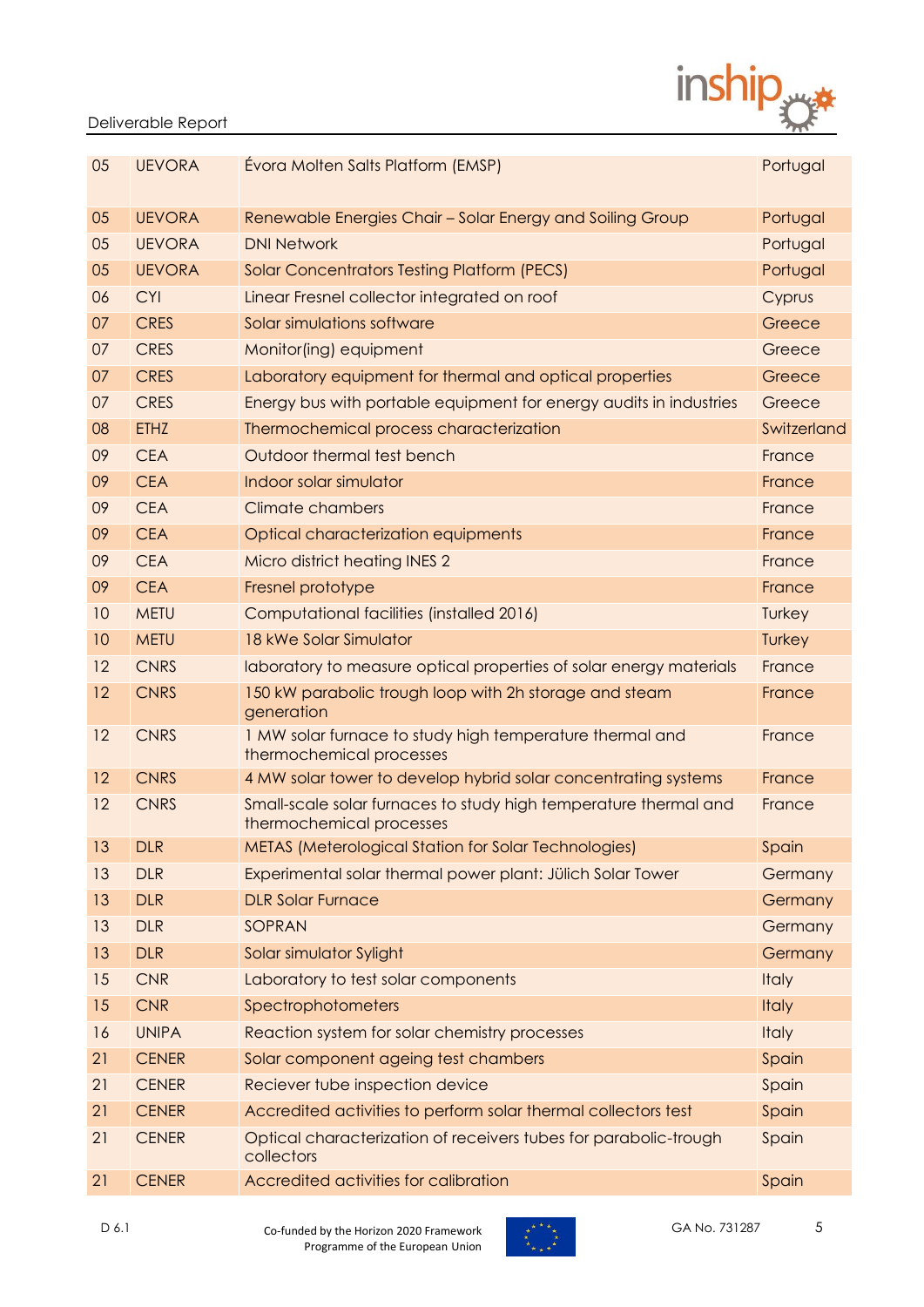

### Deliverable Report

| 21 | <b>CENER</b>                    | Optical characterization on small material sample                                                              | Spain |
|----|---------------------------------|----------------------------------------------------------------------------------------------------------------|-------|
| 21 | <b>CENER</b>                    | Characterization of concentrating reflector samples                                                            | Spain |
| 21 | <b>CENER</b>                    | Hail storm testing bench for solar components of collectors                                                    | Spain |
| 21 | <b>CENER</b>                    | Heat losses testing bench for receiver tube                                                                    | Spain |
| 22 | <b>IMDEA</b>                    | Test facility for materials testing under high irradiance                                                      | Spain |
| 22 | <b>IMDEA</b>                    | Test facility for (solar) components testing under high irradiance                                             | Spain |
| 27 | <b>CIC</b><br><b>ENERGIGUNE</b> | Material characterization/Materials Characterization Lab                                                       | Spain |
| 27 | <b>CIC</b><br><b>ENERGIGUNE</b> | Oil Test loop                                                                                                  | Spain |
| 27 | <b>CIC</b><br><b>ENERGIGUNE</b> | Air Test loop                                                                                                  | Spain |
| 29 | <b>UPC</b>                      | Test bank for low and medium tempera ture flat pl ate solar collec<br>tors                                     | Spain |
| 29 | <b>UPC</b>                      | STES and LTES codes for optimization an d design of TES systems in<br>medium and high temperature applications | Spain |

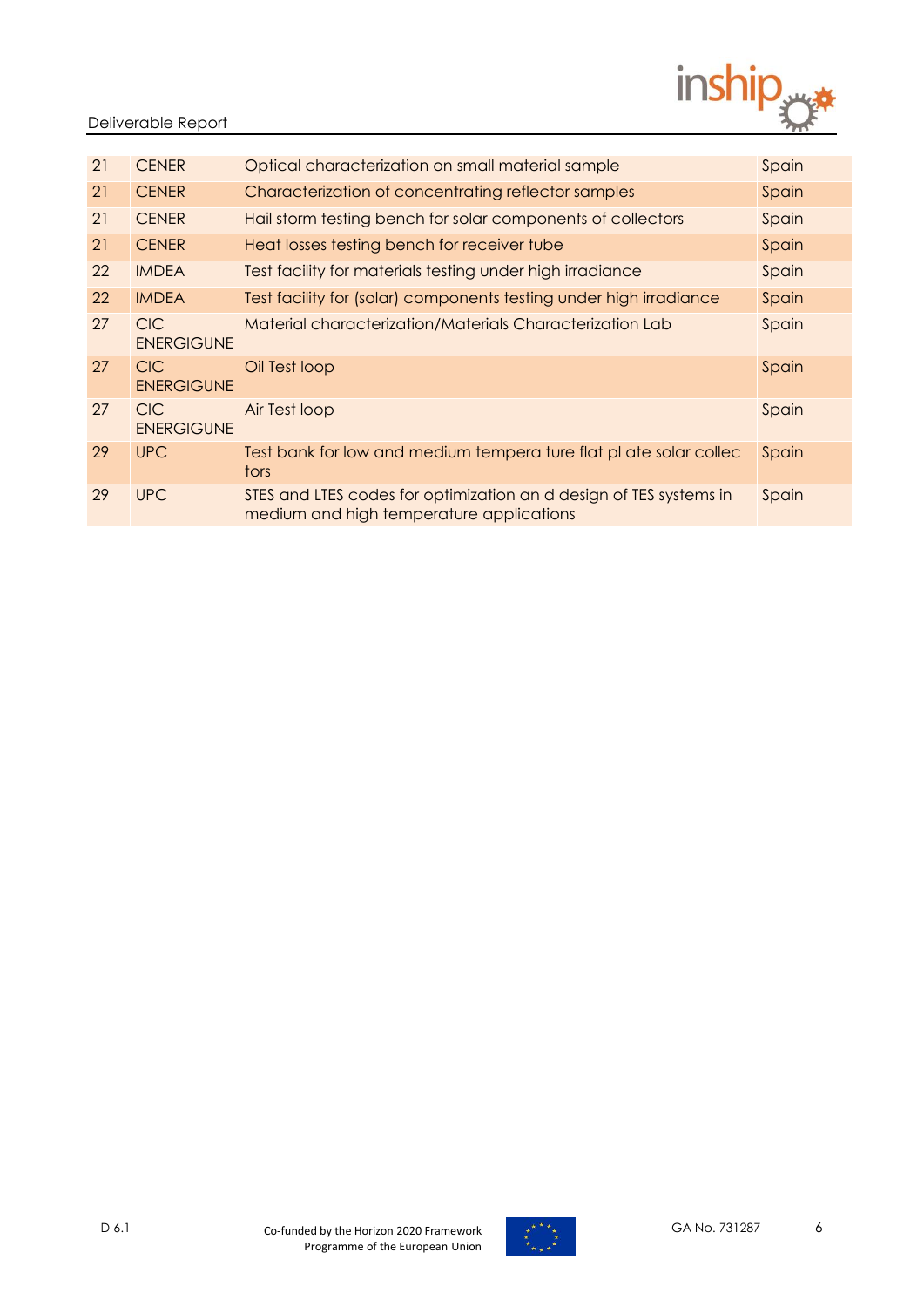

### <span id="page-6-0"></span>**3. Description and example of the map**

Currently 80 research infrastructures are marked on the map. The map will be updated as soon as more data about individual research infrastructures are available to Fraunhofer ISE.



1 - Map of available RTD SHIP infrastructures & resources embedded in the INSHIP website [\(http://inship.eu/research\\_infrastructures.php\)](http://inship.eu/research_infrastructures.php)